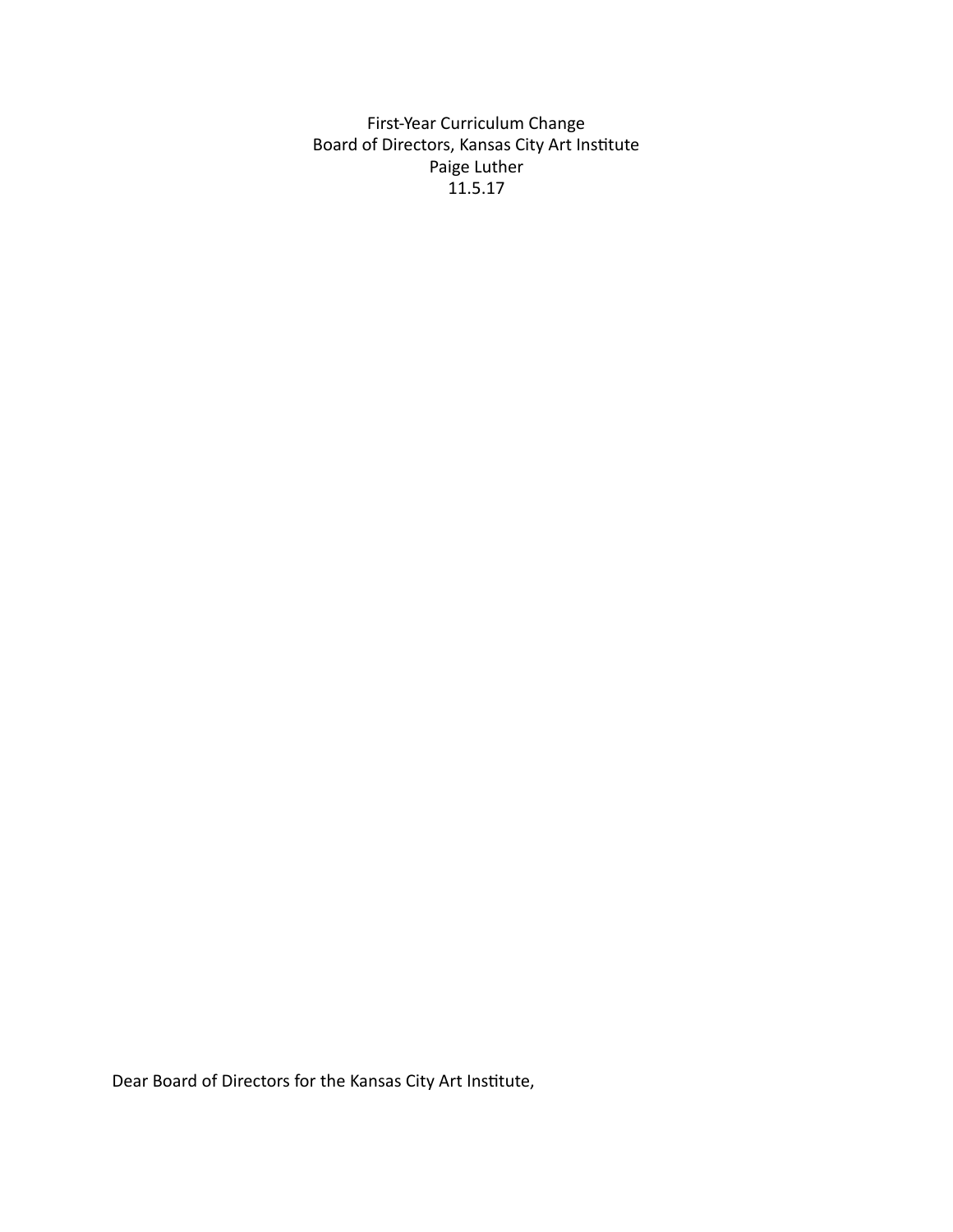I'm writing to you in response to your query on how to best improve the first-year curriculum of your institution. I'm submitting my proposal on how I best feel you could make changes to your first-year student's curriculum to best improve their overall education.

My proposal outlines how using a standardized curriculum for all first-year students will serve you best for:

- Exposing all students to every department your institution has to offer equally
- Ensuring every student has the opportunity to try different departments
- Helping students to make well-rounded decisions regarding their major choice
- Retaining students long-term at your institution

I will contact you early next week to give you the opportunity to ask any questions furthering the details of my proposal.

Sincerely, 

Paige Luther Art Institution Curriculum Consultant

# **Executive Summary**

This proposal outlines the benefits of implementing our standardized first-year curriculum for the core art classes into your school. We have implemented this curriculum into many other art schools with great success, both for the schools and the students attending them.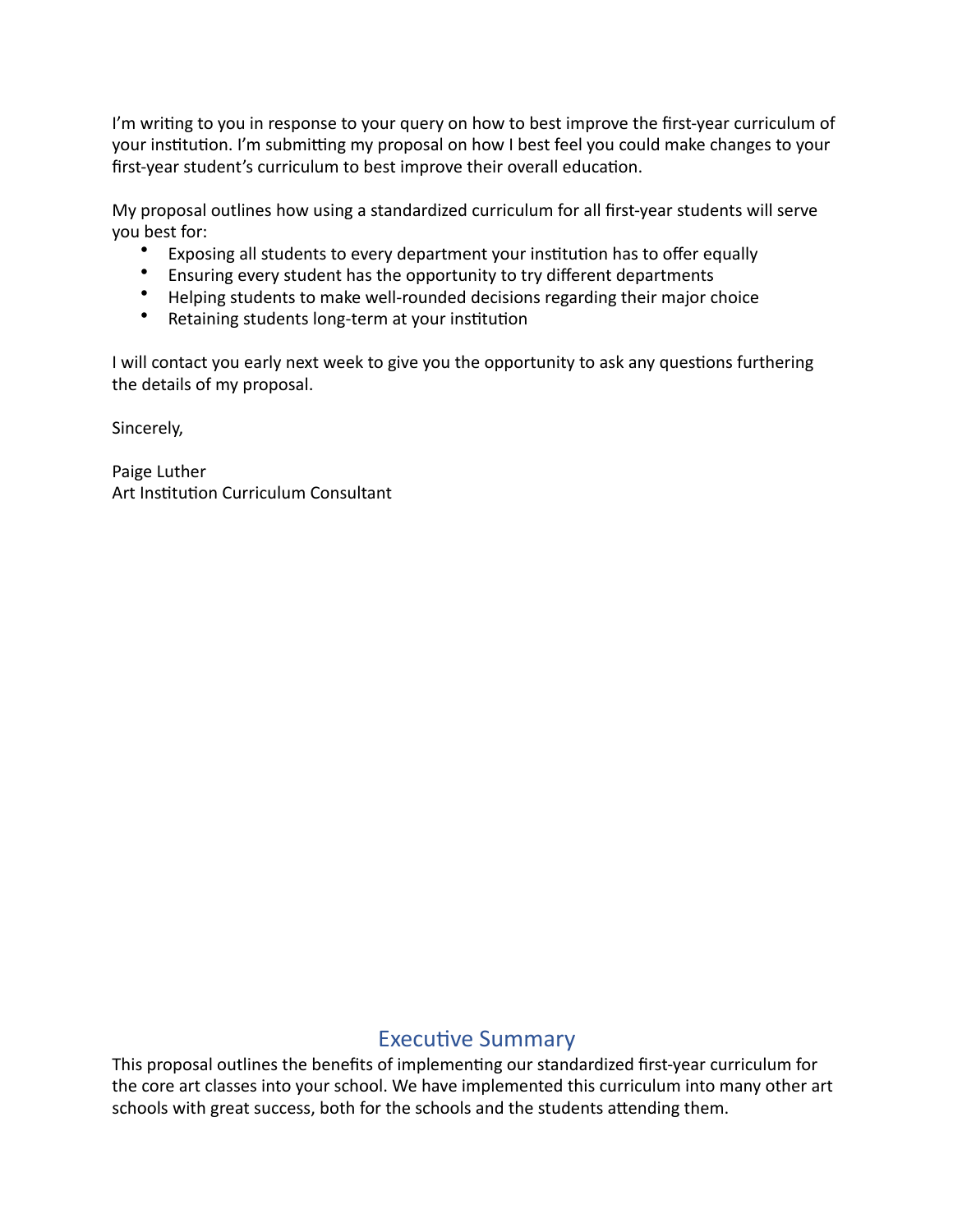My proposal will help answer how our standardized curriculum addresses the following questions:

- How does exposing all students to every department equally help our school?
- How does the curriculum ensure all students have the opportunity to try different departments?
- How does the curriculum help students to make well-rounded decisions regarding their major choice?
- How does the curriculum help retain students long-term?

This proposal will answer these questions by describing the specific benefits of our program in relation to them. We want to see both your school and the students at it succeed to the fullest extent, and we believe that our curriculum will help you to do just that.

### Introduction

The purpose of this proposal is to show how our *Core Art Class Education Curriculum* will best help your school and its students to succeed in their future there. Our introduction will go over the problem with the current curriculum in place, and why there is a need for our product.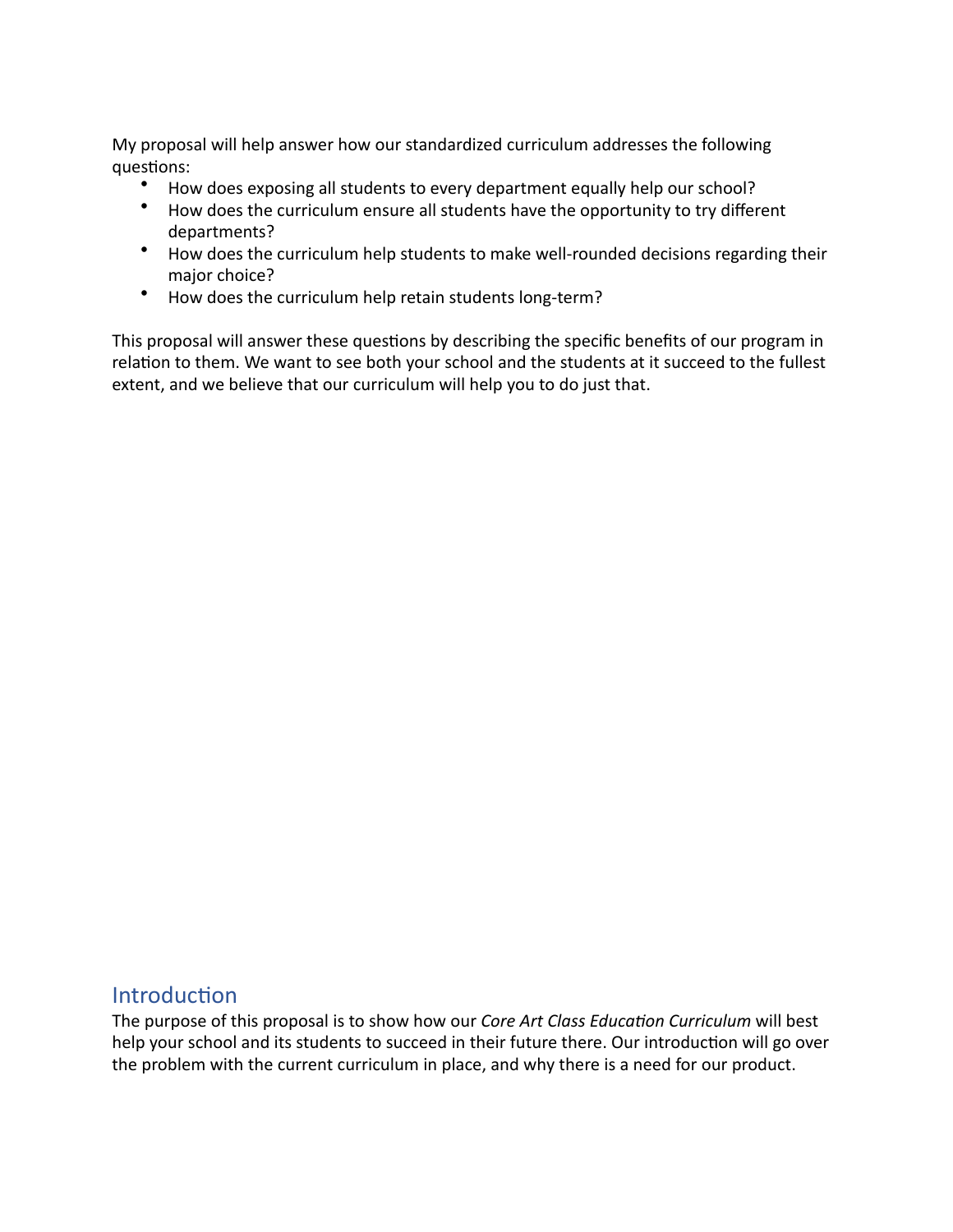## Background

We have worked extensively with many art schools to help mold a first-year student curriculum that best allows the students to try every department the school has to offer before making a decision about what major they would like to enter into. We have seen many students only experience a small portion of what a school has to offer during their first year of foundation classes. This has resulted in many students making hasty decisions on what to major in and later dropping out of the school after finding themselves dissatisfied with the major they selected.

Art students often enter into schools with very little to no experience in the many majors art schools have to offer. We want to allow them the chance to fully explore each major before making a decision that can affect the rest of their lives.

Often new talents go untapped until the student is asked to try a new medium out for a class they're enrolled in, and that sometimes helps to shape what decisions they make next regarding their future as an artist.

We have also found that the parents of potential students need reassurance to know that their child will be in good hands. Having a well-thought out curriculum can help to ensure parents that their child will be receiving a good education from your school, promoting higher enrollment numbers.

We developed our system using our teams extensive background in art schools and personal experiences, as well as speaking to current and former students to feel where they felt their education had been lacking before choosing their major.

## Proposal Scope and Format

The proposal will focus on how our curriculum addresses the aforementioned issues at hand in the following sections.

- **Designing the Curriculum**
- **Benefits of Exposure**
- **•** Dedicated Instruction Teams
- *Pricing*
- *Discounts*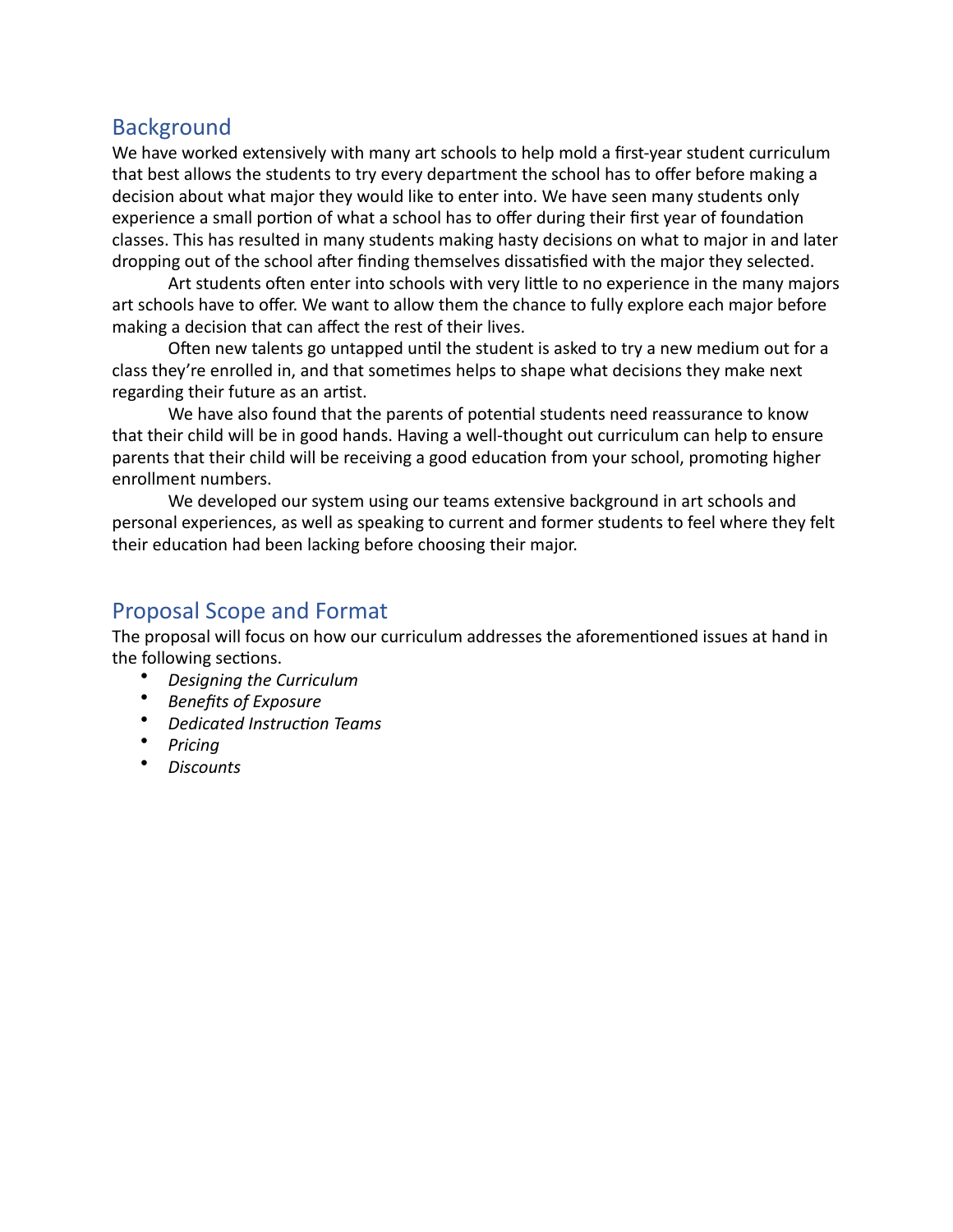### <span id="page-4-0"></span>Designing the Curriculum

With our *Core Art Class Education Curriculum*, our main goal has been to expose your students to every department your school has to offer during their first year of learning. We create the first-year curriculum based on what departments your school has, and what each of them specializes in.

The curriculum you receive will have many of the same standards other art schools will offer, but we take into account the specific areas of each department your school most focuses on when writing up assignments. We work hand-in-hand with the teachers and department heads to design a curriculum that gives the greatest opportunity for students to interact with each medium. 

We take into account the following information to design our courses for the students:

- Is the school run on a semester or quarter system?
- How many departments are there?
- What other classes are students expected to take during their first year outside of the core art classes?
- How much would the supplies for each class cost the students?
- How many specialties does each department have within it?
- How can we best achieve proper exposure to multiple specialties in a limited timeframe?

By designing your schools first-year of foundation courses with these questions in mind, we can assure you that your students will be receiving the most well-rounded education possible.

### <span id="page-4-1"></span>**Benefits of Exposure**

#### Student Exposure

One of the key benefits to exposing the students to every department is that it allows them to make a more educated choice when deciding on what to major in. Ensuring that a student has found what they are truly passionate about and enjoy can lead to a much higher retention rate of students for your school.

We have found that many of the students that first enter into art colleges have had a limited amount of exposure to different mediums. Providing them with the time and resources to explore every avenue your school has to offer will lead to better students and better artists in the long run. In their first year, students will have the opportunity to fully explore every major your school has to offer them.

When students are happier with what they're majoring in there is a much higher chance of them staying at the school they're attending for the duration of their degree. This higher student retention will help with *School Exposure* as discussed in the next section.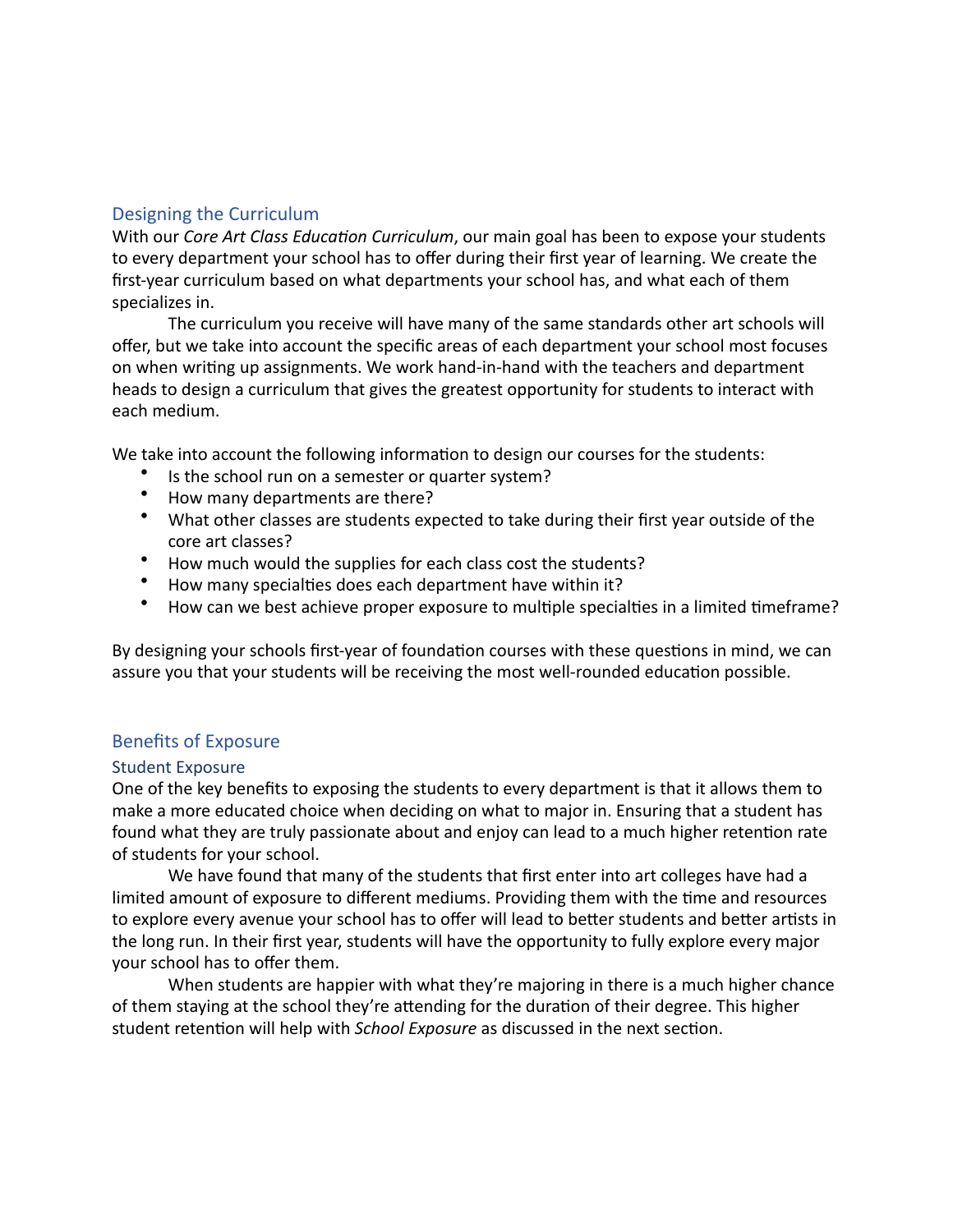#### School Exposure

Art schools, possibly more than other college types, have their reputation for being good strongly tied to the students that graduate from them. Companies are more likely to connect with an art school with a reputation for helping to develop the artists that now work for them. With a good starting education, your students are more likely to select a major that best suits them and their passion, which can be the best starting point for any new artists future career.

Also consider the fact that while there are many Ivy League schools that are well-known, just a small number of art schools are known outside of the art community. By choosing us to help you create a first-year curriculum, your school will gain a better reputation as having a strong foundation for students.

Most parents main concern when sending their child off to an art school rather than a traditional college is that they succeed. We help to reassure parents that this is possible by creating a good foundation structure. By helping your school to be recognized by parents of aspiring artists will help enrollment rates to rise.

#### Dedicated Instruction Teams

We have a dedicated team for the core art majors, many of which have further experience in cases where one of the majors your school offers is not included in the core selection. They will work with your department heads to decide what the core aspects that best sell that department are and how to incorporate them into the curriculum.

We work to have your school driving the strengths of each course, while ensuring that each course is provides a well-rounded education for your students during their first year. We strive to ensure that each department has equal exposure in your students' foundation year. We also strive to ensure each course fully covers the core values of each department being represented. 

#### <span id="page-5-0"></span>Pricing

I have attached our *Pricing Breakdown* to the proposal to give you a thorough overview of how our pricing works. Our pricing takes into account the following information:

- Does your school run on a quarter or semester schedule?
- How many majors will need to be represented in the first-year curriculum?
- How big is the incoming student body?
- How many classes do you expect students to take during their first years?
- How much classroom space is available?
- Are any supplies provided to students? If not, what is there average of amount of money expected for each student to spend on supplies in their first year?

We feel that our pricing is very fair for what we have to offer you, especially with the added bonus of potentially bringing in more income for your school on the whole with higher enrollment rates and student retention.

### <span id="page-5-1"></span>**Discounts**

Upon review of already prepared curriculum, if we find that it can be heavily incorporated into the curriculum we are providing for you we do offer a 10% discount for each class. The